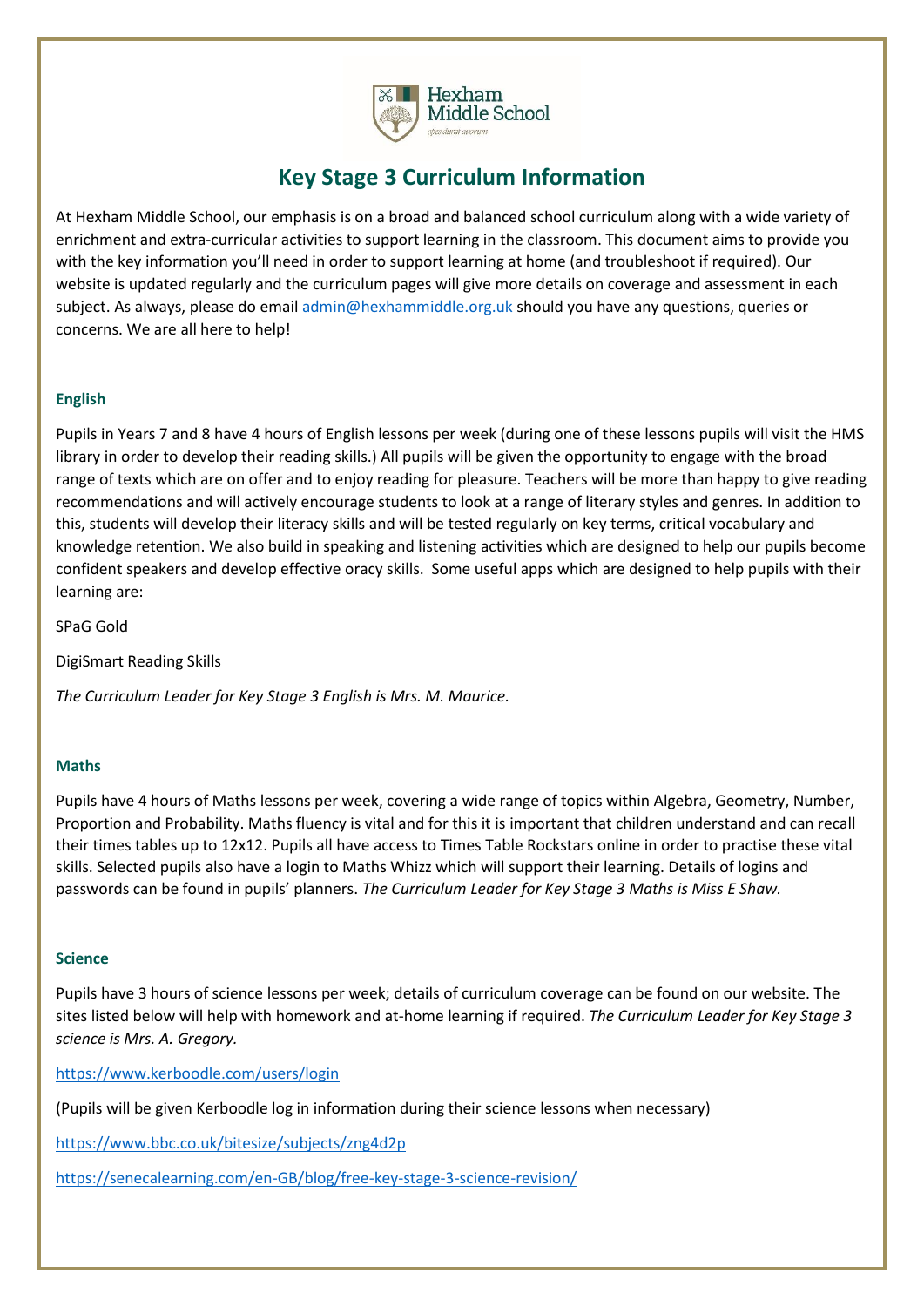#### **History**

Moving into key stage three pupils study each of the humanities based subjects separately. In years 7 and 8, pupils will have 2 hours per week dedicated to history to allow them to develop their understanding and progress their skills. To aide learning outside the classroom, the library at HMS possesses an array of history-based reading material which can be used for home learning and home learning-based projects. Pupils, through their school 360 home page, can also access 'Q-files' and 'DK find out', online pupil friendly encyclopedias full of information to help further their learning of history and other humanities-based subjects. *The Curriculum Leader for Key Stage 3 history is Mrs. L. Hodgson.*

# **Geography**

As a geographer, we expect our Key Stage 3 pupils to gain knowledge and experience: in the concepts of location and place; human and physical geography; and geographical skills and field investigation. Pupils will have the opportunity to build upon learning that took place in their studies in Key Stage 2. More detailed information is set out in our Age Related Expectations (AREs) and key performance indicators documents online. On this journey we want our pupils to have many opportunities to discuss what they are learning with others; this develops their oracy and ultimately the ability to talk like budding geographers. *The curriculum leader for Key Stage 3 geography is Mrs. R. Booth.*

# **Languages**

Year 7 and 8 French: In KS3, pupils have two hours of language lessons per week. In year 7, pupils have one hour of French; in year 8, pupils have two hours of French. In language lessons, pupils are given the opportunity to practise all four key skills of speaking, listening, reading and writing. All pupils in year 7 and 8 have access to Pearson ActiveLearn, an online learning resource. This will occasionally be used for pupil homework but in addition we encourage pupils to use this for self-study. As well as learning vocabulary and grammar, pupils learn about cultural aspects of the language. Please see the curriculum pages on the school website to find out more detailed information about what and how pupils learn in language lessons.

Please encourage your child to logon to DuoLingo. This can be done on a computer, tablet or mobile phone. Here are some excellent websites which can support your child with their language learning at home:

https://www.duolingo.com/course/fr/en/Learn-French

https://www.bbc.co.uk/bitesize/subjects/z39d7ty

https://www.primaryresources.co.uk/mfl/mfl.htm

https://www.french-games.net/

https://www.pearsonactivelearn.com/app/Home - For KS3 pupils

Year 7 Spanish: Pupils have one hour of Spanish per week in year 7. Pupils lay the foundations for further study of the language. Topics include greetings and introductions, numbers up to 31, family, pets, holidays and ordering in a café. As with French lessons, pupils are given the opportunity to practise all four key skills of speaking, listening, reading and writing. Useful websites for Spanish include:

https://www.duolingo.com/course/es/en/Learn-Spanish

https://studyspanish.com/

https://www.babbel.com/learn-spanish

https://www.bbc.co.uk/languages/spanish/

https://www.spanish-games.net/

*The curriculum leader for Key Stage 3 languages is Mrs. L. Bevan.*